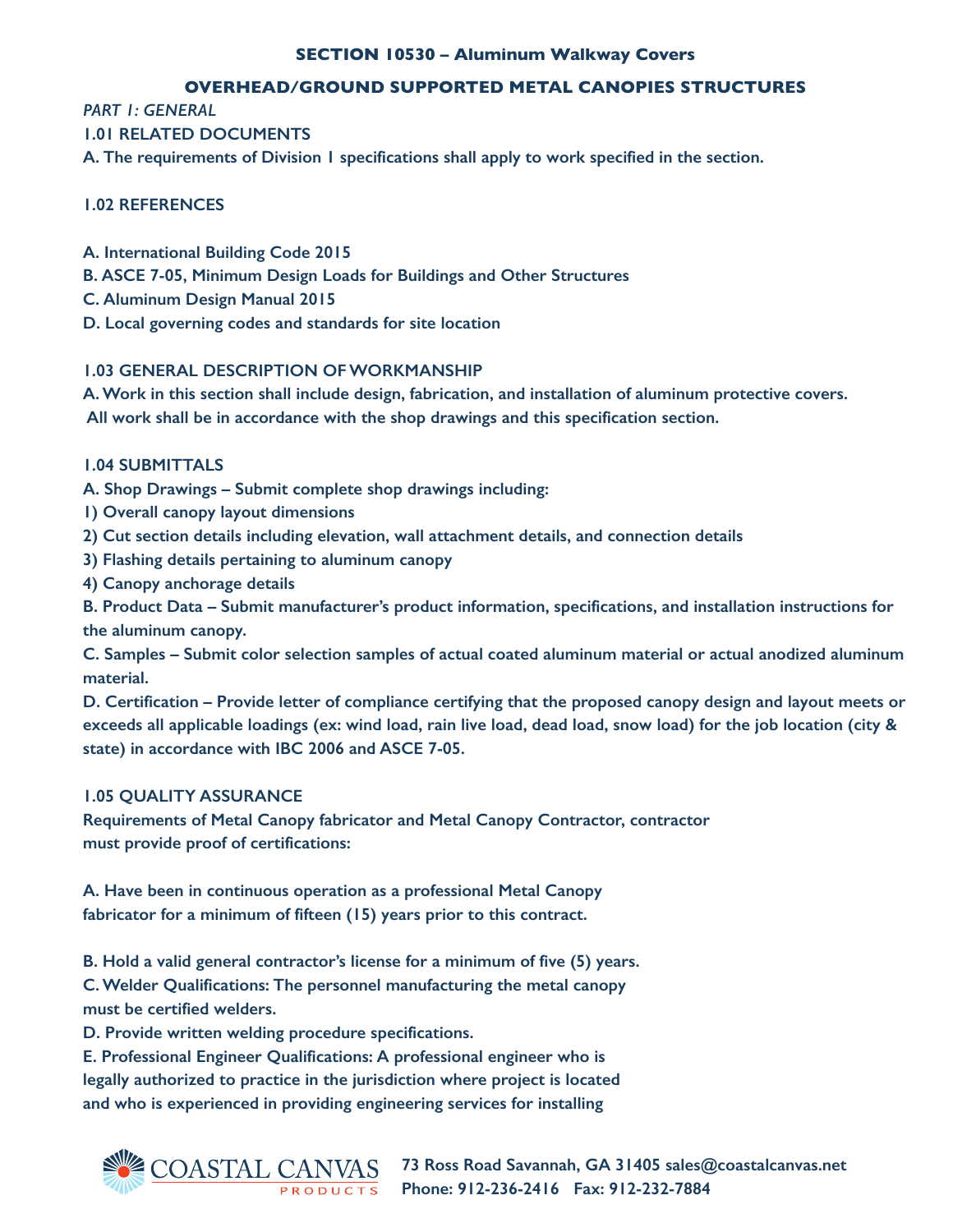**fabric awnings similar to those indicated from this project and with a record of successful in service performance.**

**F. OSHA 10 Hour Construction Industry Certified Training.**

**G. OSHA Fall Protection Training.**

**H. Job site installation crew must include one CPR trained member on the job site at all times of the installation.**

**I. The installation crews must have a copy of the company's Code of Safety practices at the job site during times of installation.**

**J. Hold daily Safety Meetings before start of installation work.**

**K. When forklifts are used at the job site, the operator must be Fork Lift Operation Trained.**

**L. The fabricator must provide proof they have an ongoing written**

**Quality Assurance program for five (5) years or more.**

**M. The fabricator must provide proof of it full-time Quality Assurance manager.**

**N. The fabricator must provide proof of \$2 million general liability insurance coverage.**

**O. The fabricator must provide proof of workers compensation insurance coverage.**

**Q. Fabricator must have an in-house Made-in-America manufacturing facility for assembling components.**

**R. It is recommended that the contractor be a current member of a professional trade association, i.e., Professional Awning Manufacturers Association or other established related trade association.**

# *PART 2: PRODUCTS AND MATERIALS*

### **2.01 ACCEPTABLE MANUFACTURERS**

**A. Coastal Products LLC, DBA Coastal Canvas Products** 

 **73 Ross Rd, Savannah, GA 31405**

 **P.O. Box 22834, Savannah, GA 31403**

 **Phone 912-236-2416 Toll Free 800-476-5174**

| <b>1011 Free 800-476-5174</b> |
|-------------------------------|
|                               |

 **Fax 912-232-7884 Web www.coastalcanvas.net**

 **Email info@coastalcanvas.net**

**B. Equivalent systems by other manufacturers will be approved for substitution by addendum if the following conditions are met:** 

**1) Other manufacturers must have submitted requested information and have been qualified to bid no less than 10 days prior to bid closing date.** 

**2) Manufacturer must submit complete company literature and information to the architect for review** 

**3) Manufacturer must submit complete proposed canopy system details, including sizes and strength values of all members to be used.** 



**73 Ross Road Savannah, GA 31405 sales@coastalcanvas.net Phone: 912-236-2416 Fax: 912-232-7884**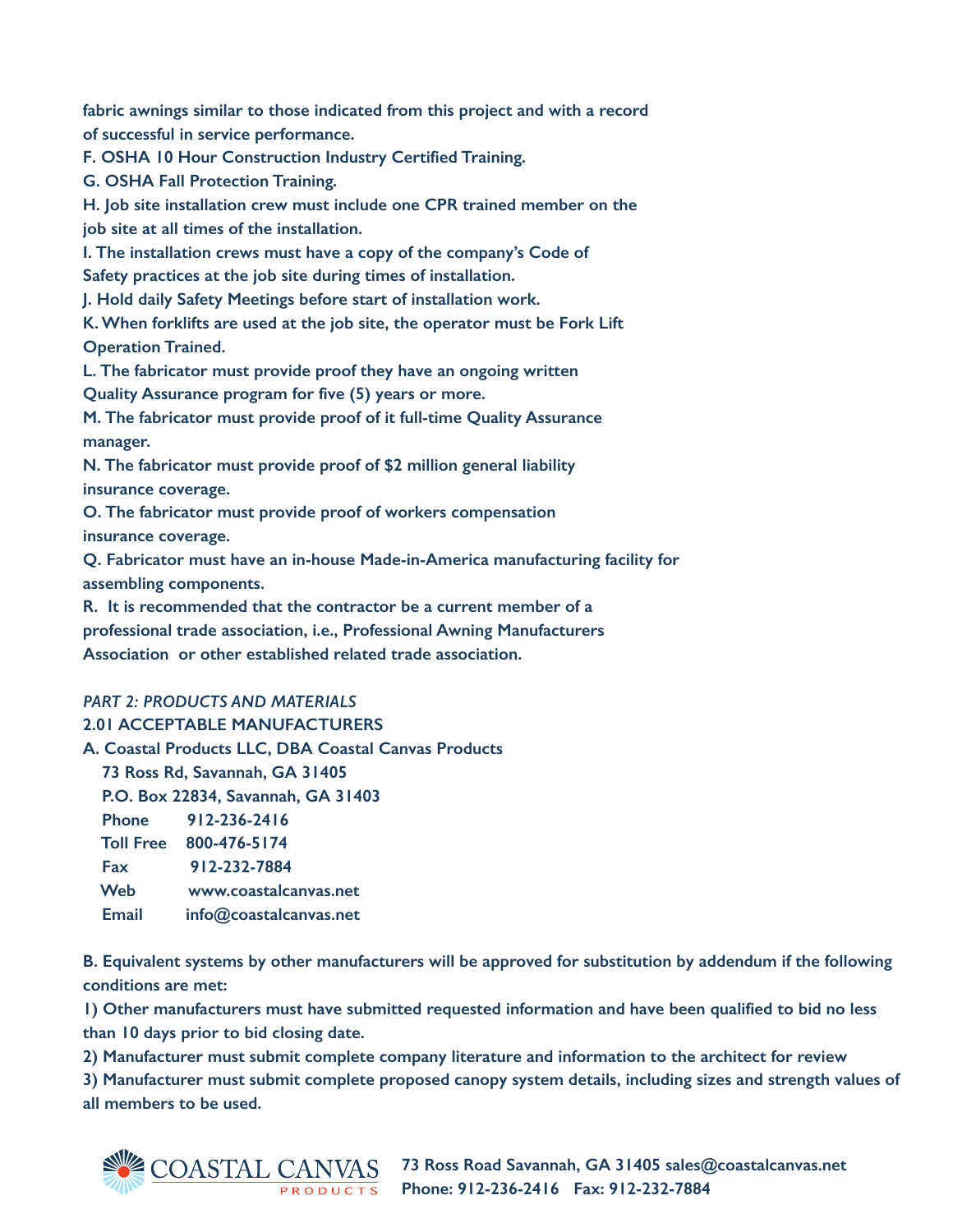## **2.02 DESIGN AND ASSEMBLY (Hanger Rod Supported)**

**A. Canopy shall use perimeter extruded gutter and extruded decking running perpendicular to wall being attached to. Extruded Decking shall be a roll-locked design where the extruded cap and pan shall interlock to make a rigid structure. Crimped decking is not allowed. Roll formed decking shall be allowed upon approval by the architect.** 

**B. Canopy gutter frame shall be welded into a single frame unless shipping does not allow. If shipping does not allow, canopy frame shall be riveted together at the corners and caulked inside to make a water-tight frame. C. Optional: Canopy gutter frame shall have a 8", 10", or 12" C-Beam or Angle Profile attached to the top of the gutter as a decorative element attached to it using connector bolts at a minimum of 2'-0" on center or weld 2" bead 2'-0" on center. The C-Beam frame shall encase only three sides of the canopy gutter frame. The C-Beam frame shall be welded together into a single frame unless shipping does not allow. All connections between the canopy frame and the C-Beam frame shall be caulked.** 

**D. Canopy shall be secured to the wall using 1-1/2" x .125 square aluminum support rod, aluminum wall brackets and saddle brackets secured with 3/8" galvanized bolts, washers, and nuts.** 

**D. Optional: Canopy shall be secured to the wall using a custom support rod system which uses 1" diameter galvanized round overhead support rods. The 1" diameter support rods shall have an eye bolt welded to each end. The canopy wall bracket shall be an eye bolt welded to the center of a 6"x6" galvanized plate. The 1" diameter support rod shall be connected to the wall bracket using a 7/8" galvanized Bolt, Nut, and Washers. The canopy frame shall have a galvanized saddle bracket with an eye bolt welded to the top of it. The 1" diameter support rod shall be connected to the saddle bracket using a 7/8" galvanized Bolt, Nut, and Washers. E. Canopies shall drain from the decking to the perimeter gutter, and discharge from the bottom of the gutter out of a drain scupper. Downspouts can be used to drain the water from the overhead supported canopy to the ground upon the architect's request.** 

**F. Canopy shall be pitched toward the scupper/downspout to allow proper drainage out of the canopy frame.** 

### **2.03 MATERIALS**

#### **A. Support Rods**

**1) Support rods shall be fabricated from 1" diameter galvanized round rod.** 

**2) Round rod shall have an eye bolt welded to each end to emulate a turnbuckle design.** 

**B. Decking** 

**1) Decking shall be a rigid roll-locked design that is self-flashing and utilizes interlocking sections.** 

**2) Extruded decking is to be of size indicated on architect's drawings.** 

**3) Roll Formed is allowed upon the architect's approval** 

**4) Where decking is run parallel to walkway, the ends of the pans shall be welded closed where decking does not terminate into a drain beam.** 

**C. Gutter** 

**1) Gutter shall be radius cornered aluminum extrusion of size indicated on architect's drawings. Minimum gutter size shall be 4"x 6" at 0.093" thick.** 

**E. False Fascia** 

**1) False Fascia shall be aluminum extrusion of size indicated on architect's drawings. Minimum fascia size shall be 1"x 6" at 0.070" thick.** 

### **F. Flashing**

**1) Flashing shall be made of aluminum sheet painted to match the color of the canopy. Minimum flashing** 



**73 Ross Road Savannah, GA 31405 sales@coastalcanvas.net Phone: 912-236-2416 Fax: 912-232-7884**